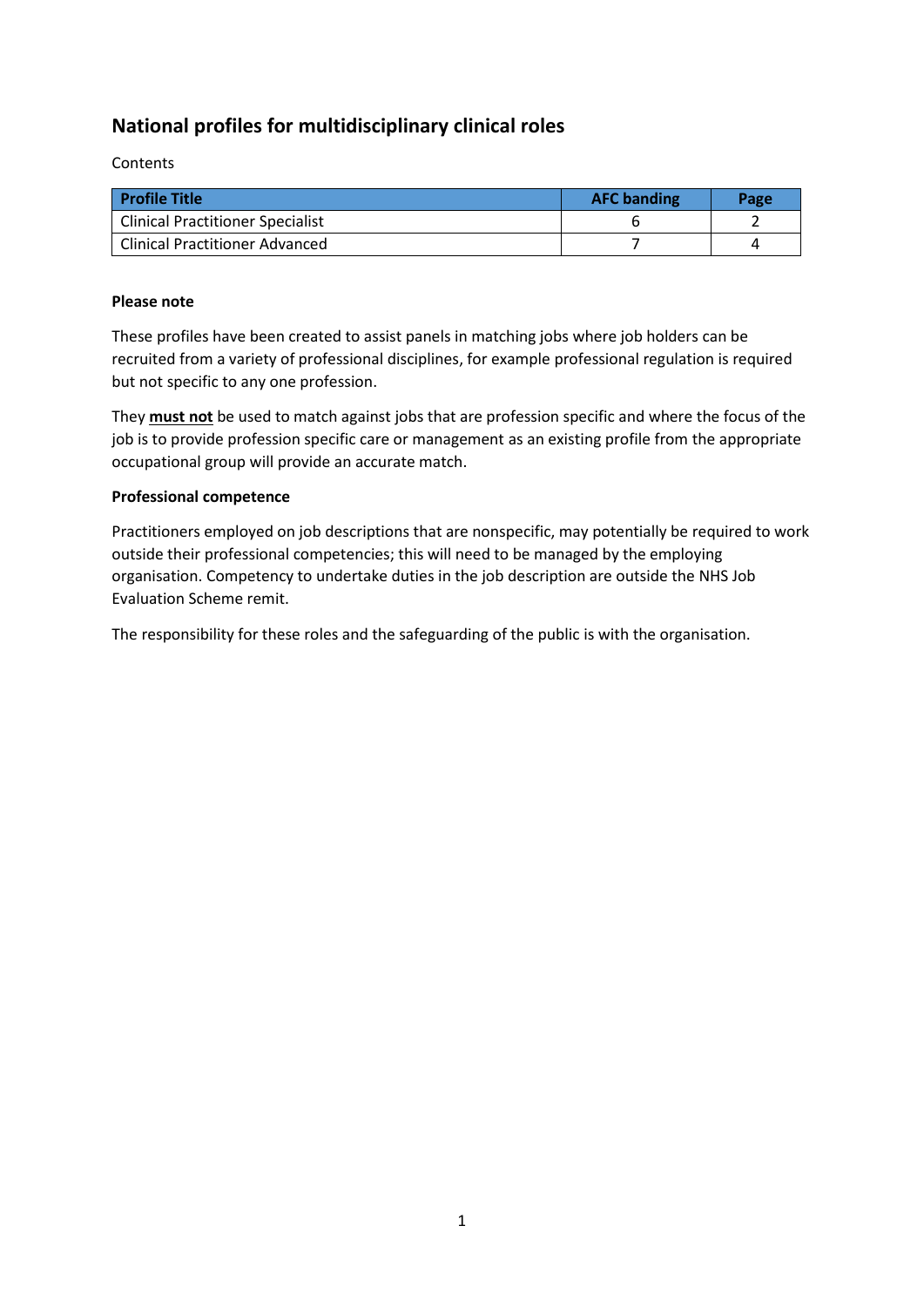## **PROFILE LABEL: Clinical Practitioner Specialist (band 6)**

### **JOB STATEMENT:**

- 1. Assesses patients; plans, implements the treatment and monitors care
- 2. Provides specialist advice. This may be carried out in a specialist area and/or using specialist clinical skills
- 3. Supervises students, support workers

|    | <b>Factor</b>                                            | <b>Relevant Job Information</b>                                                                                                                                                                                                                                                                                                                                                                                                                                                                                                                                                                      | <b>JE Level</b> | <b>JE Score</b> |
|----|----------------------------------------------------------|------------------------------------------------------------------------------------------------------------------------------------------------------------------------------------------------------------------------------------------------------------------------------------------------------------------------------------------------------------------------------------------------------------------------------------------------------------------------------------------------------------------------------------------------------------------------------------------------------|-----------------|-----------------|
| 1. | <b>Communication &amp;</b><br><b>Relationship Skills</b> | Provide and receive complex, sensitive information; barriers to<br>understanding/ Provide and receive highly complex, highly sensitive or<br>highly contentious information; barriers to understanding; Provide<br>and receive complex, sensitive or contentious information;<br>communicating in a hostile, antagonistic or highly emotive<br>atmosphere<br>Communicates sensitive/ highly sensitive, confidential information<br>concerning patients or clients requiring empathy, persuasion and<br>reassurance. Some may have special needs; patients or clients may be<br>hostile, antagonistic | $4(a) - 5ac$    | $32 - 45$       |
| 2. | Knowledge, Training &<br><b>Experience</b>               | Specialist knowledge across range of procedures underpinned by<br>theory<br>Professional knowledge acquired through degree supplemented by a<br>post-graduate qualification or specialist training, experience, short<br>courses equivalent to post-graduate diploma qualification                                                                                                                                                                                                                                                                                                                   | 6               | 156             |
| 3. | <b>Analytical &amp;</b><br><b>Judgmental Skills</b>      | Complex facts or situations requiring analysis, interpretation,<br>comparison of a range of options<br>Skills for assessing and interpreting complex needs of patients or client<br>conditions, appropriate diagnosis; skills for development of Specialised<br>treatment programmes                                                                                                                                                                                                                                                                                                                 | 4               | 42              |
| 4. | Planning &<br><b>Organisational Skills</b>               | Plan and organise straightforward activities, some ongoing<br>Plans and co ordinates provision of care for patients or clients,<br>May allocate work to staff                                                                                                                                                                                                                                                                                                                                                                                                                                        | 2               | 15              |
| 5. | <b>Physical Skills</b>                                   | Developed physical skills; advanced sensory skills<br>Dexterity and accuracy required for, e.g. intravenous injections, syringe<br>pumps and infusion, insertion of catheters and removal of sutures control<br>and restraint skills, physical skills needed for sensory assessment                                                                                                                                                                                                                                                                                                                  | 3 ab            | 27              |
| 6. | <b>Responsibility for</b><br><b>Patient/Client Care</b>  | Develop specialised programmes of care or care packages; Provide<br>highly specialised advice in relation to care                                                                                                                                                                                                                                                                                                                                                                                                                                                                                    | 6ac             | 39              |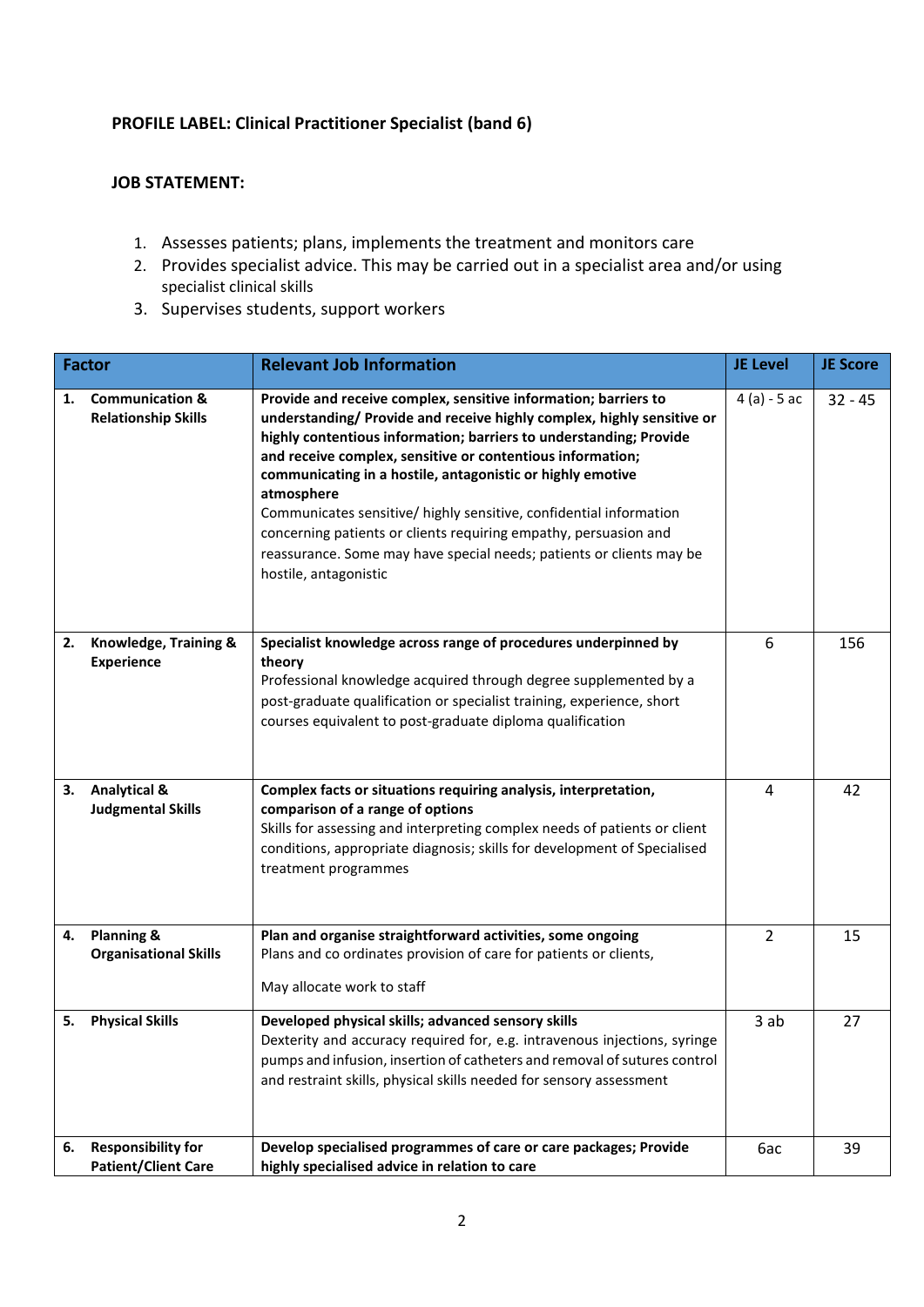|    |                                                                                  | Develops and implements specialist programmes of care; gives highly<br>specialist advice to patients, clients or carers                                                                                                                                                                                                                       |              |                |
|----|----------------------------------------------------------------------------------|-----------------------------------------------------------------------------------------------------------------------------------------------------------------------------------------------------------------------------------------------------------------------------------------------------------------------------------------------|--------------|----------------|
| 7. | <b>Responsibility for</b><br><b>Policy/Service</b><br>Development                | Follow policies in own role, may be required to comment/ Implement<br>policies and propose changes to practices, procedures for own area<br>Follows policies, makes comments on proposals for change/Implements<br>policies and proposes changes to working practices or procedures in<br>own work area                                       | $1 - 2$      | $5 - 12$       |
| 8. | <b>Responsibility for</b><br><b>Financial &amp; Physical</b><br><b>Resources</b> | Personal duty of care in relation to equipment, resources/ Maintain<br>stock control; Authorised signatory, small payments<br>Responsible for equipment used/ orders supplies; signs timesheets                                                                                                                                               | $1 - 2acd$   | $5 - 12$       |
| 9. | <b>Responsibility for</b><br><b>Human Resources</b>                              | Day to day supervision; Professional / clinical supervision<br>Supervises work of others; clinical supervision of staff, students; provides<br>training to others                                                                                                                                                                             | 2abc         | 12             |
|    | 10. Responsibility for<br><b>Information Resources</b>                           | Record personally generated information<br>Maintains work-related records                                                                                                                                                                                                                                                                     | $\mathbf{1}$ | 4              |
|    | 11. Responsibility for<br>Research &<br>Development                              | Undertake surveys or audits, as necessary to own work<br>Occasional participation in R&D activity                                                                                                                                                                                                                                             | $\mathbf{1}$ | 5              |
|    | 12. Freedom to Act                                                               | Clearly defined occupational policies, work is managed, rather than<br>supervised/ Broad occupational policies<br>Works within codes of practice and professional guidelines/ lead<br>specialist for defined caseload or patient group                                                                                                        | $3 - 4$      | $21 - 32$      |
|    | 13. Physical Effort                                                              | Frequent light effort for several short periods; occasional requirement<br>to exert moderate physical effort for several short periods during a<br>shift/ Frequent moderate effort for several short periods<br>Walks and stands most of shift, kneels and crouches to e.g. dress<br>wounds; Manoeuvres patients/ lifts substantial equipment | $2$ bd- $3c$ | $7 - 12$       |
|    | 14. Mental Effort                                                                | Frequent concentration; work pattern predictable/ Unpredictable<br>Concentrations in providing clinical care, e.g. calculating drug doses for<br>infusion, carrying out tests, assessing patients and clients / Interruptions<br>to deal with unpredictable client behavior                                                                   | $2a - 3a$    | $7 - 12$       |
|    | 15. Emotional Effort                                                             | Occasional distressing or emotional circumstances/<br>Frequent<br>distressing or emotional circumstances; Occasional highly distressing or<br>emotional circumstances<br>Imparts unwelcome news, care of terminally ill/ safeguarding issues, e.g.<br>child abuse. Severely challenging behavior                                              | $2a - 3ab$   | $11 - 18 -$    |
|    | 16. Working Conditions                                                           | Frequent unpleasant conditions; Occasional/ Frequent exposure to<br>highly unpleasant conditions<br>Body odours, verbal aggression / Body fluids, fleas, lice, soiled clothing                                                                                                                                                                | $3ab - 4b$   | $12 - 18$      |
|    | JE Score/Band                                                                    |                                                                                                                                                                                                                                                                                                                                               | Band 6       | $400 -$<br>461 |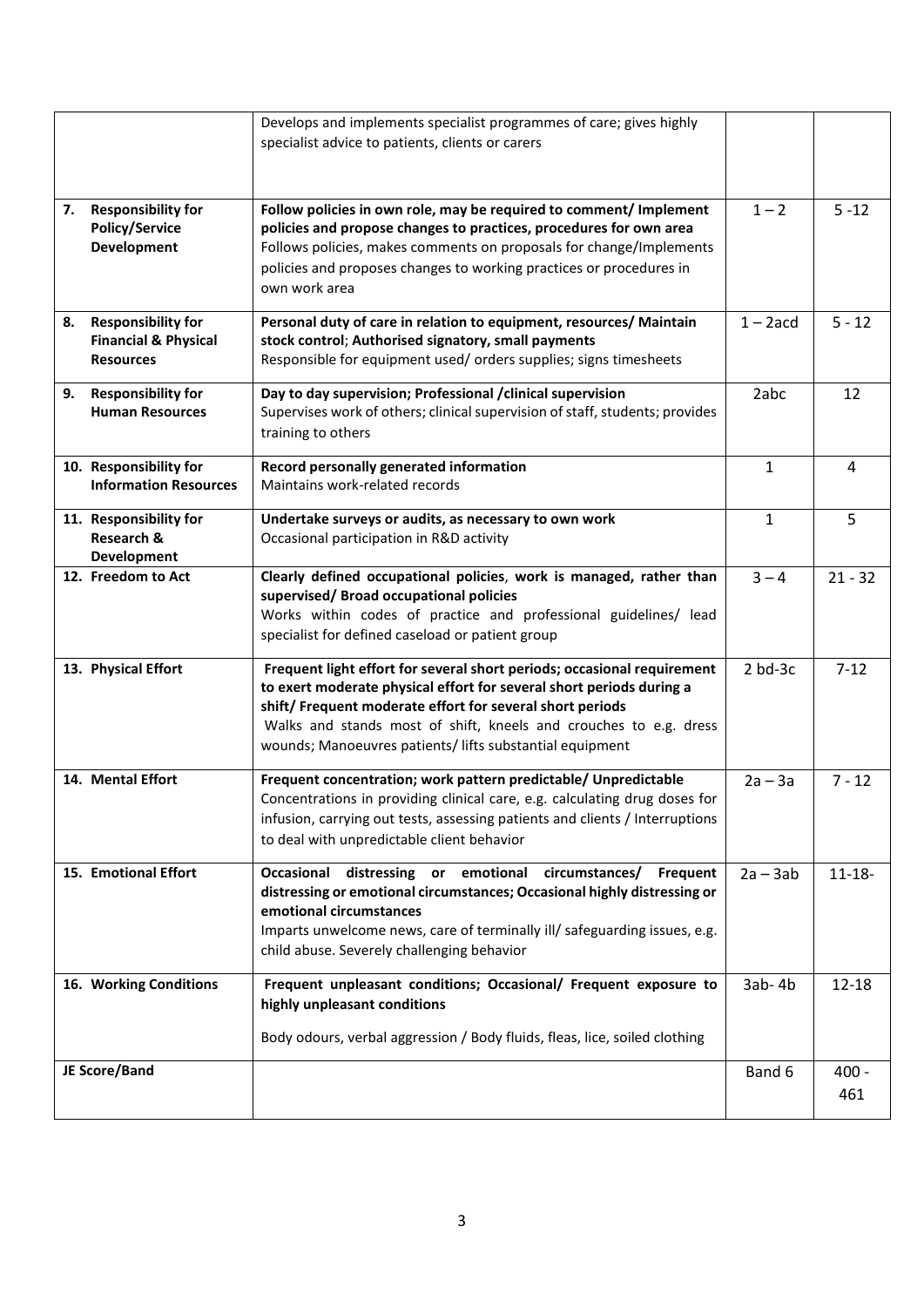# **PROFILE LABEL: Clinical Practitioner Advanced (band 7)**

### **JOB STATEMENT:**

- 1. Assesses patients, plans, implements the treatment and monitors care, provides highly specialist advice, maintains associated records
- 2. Lead specialist in defined area of care
- 3. Provides specialist education and training to other staff, students and/patients / clients.

|    | <b>Factor</b>                                            | <b>Relevant Job Information</b>                                                                                                                                                                                                                                                                                                                                                                                                                                                                                                                                                                      | <b>JE Level</b> | <b>JE Score</b> |
|----|----------------------------------------------------------|------------------------------------------------------------------------------------------------------------------------------------------------------------------------------------------------------------------------------------------------------------------------------------------------------------------------------------------------------------------------------------------------------------------------------------------------------------------------------------------------------------------------------------------------------------------------------------------------------|-----------------|-----------------|
| 1. | <b>Communication &amp;</b><br><b>Relationship Skills</b> | Provide and receive complex, sensitive information; barriers to<br>understanding/ Provide and receive highly complex, highly sensitive or<br>highly contentious information; barriers to understanding; Provide<br>and receive complex, sensitive or contentious information;<br>communicating in a hostile, antagonistic or highly emotive<br>atmosphere<br>Communicates sensitive/ highly sensitive, confidential information<br>concerning patients or clients requiring empathy, persuasion and<br>reassurance. Some may have special needs; patients or clients may be<br>hostile, antagonistic | $4(a) - 5ac$    | $32 - 45$       |
| 2. | Knowledge, Training &<br><b>Experience</b>               | Highly developed specialist knowledge, underpinned by theory and<br>experience<br>Professional knowledge acquired through degree supplemented by post<br>graduate diploma specialist training, experience, short courses plus<br>further specialist training to masters equivalent level                                                                                                                                                                                                                                                                                                             | 7               | 196             |
| 3. | <b>Analytical &amp;</b><br><b>Judgmental Skills</b>      | Complex facts or situations requiring analysis, interpretation,<br>comparison of a range of options<br>Skills for assessing and interpreting complex needs of patients or client<br>conditions, appropriate diagnosis; skills for development of Specialised<br>treatment programmes                                                                                                                                                                                                                                                                                                                 | 4               | 42              |
| 4. | <b>Planning &amp;</b><br><b>Organisational Skills</b>    | Plan and organise complex activities or programmes, requiring<br>formulation, adjustment<br>Plans Specialised health and education programmes; coordinates multi-<br>disciplinary groups in specialist area                                                                                                                                                                                                                                                                                                                                                                                          | 3               | 27              |
| 5. | <b>Physical Skills</b>                                   | Developed physical skills; advanced sensory skills/highly developed<br>physical skills requiring a high degree of precision and high levels of<br>hand, eye and sensory co-ordination<br>Dexterity and accuracy required for, e.g. intravenous injections, syringe<br>pumps and infusion, insertion of catheters and removal of sutures<br>cannulation/ intubation, suturing, control and restraint skills, physical<br>skills needed for sensory assessment                                                                                                                                         | $3ab - 4$       | $27 - 42$       |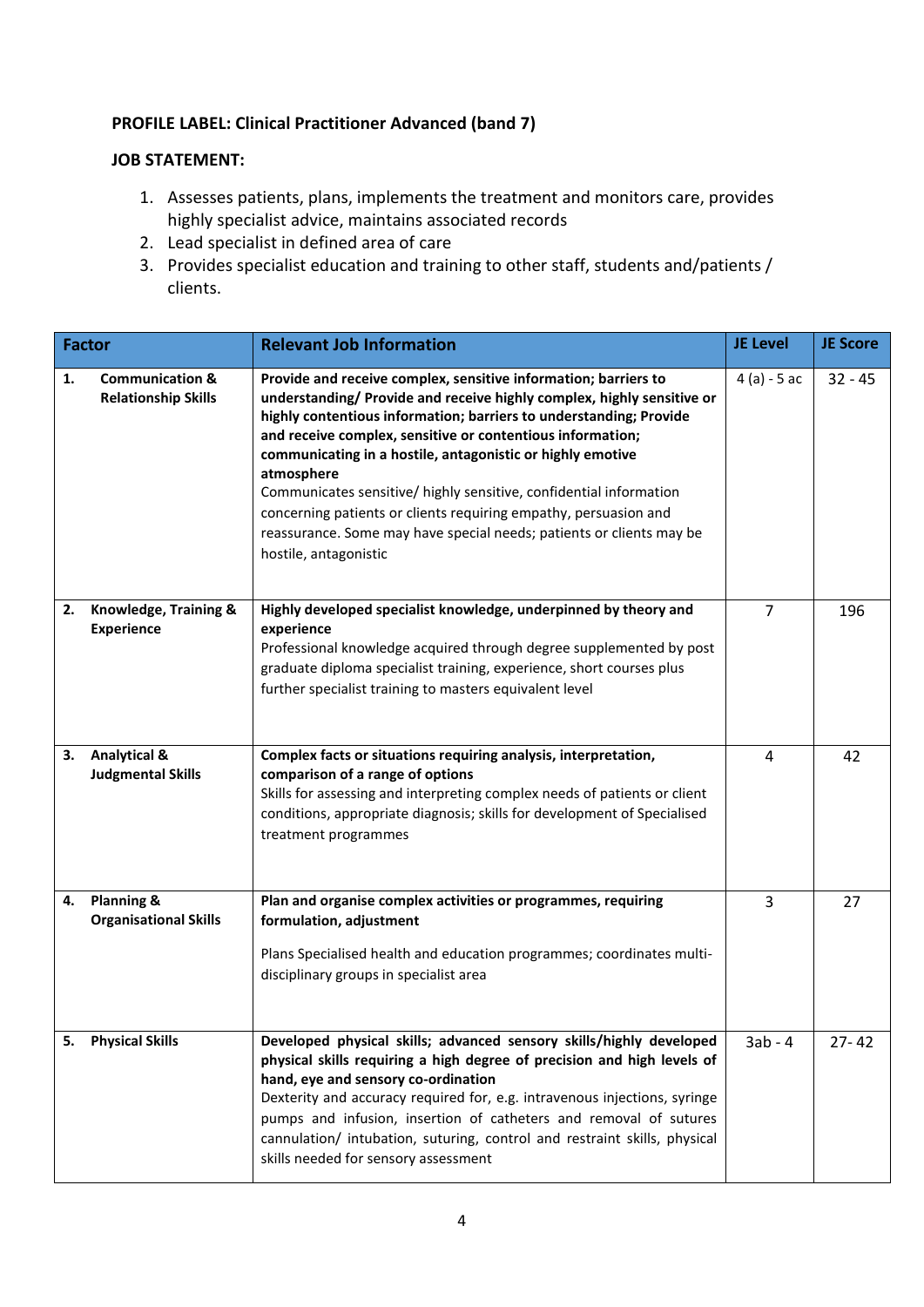| 6. | <b>Responsibility for</b><br><b>Patient/Client Care</b>                          | Develop specialised programmes of care or care packages; Provide<br>highly specialised advice in relation to care<br>Assesses, plans, implements and evaluates specialist clinical care of<br>patients or clients; gives highly specialist advice to patients, clients or<br>carers                                                           | 6ac            | 39        |
|----|----------------------------------------------------------------------------------|-----------------------------------------------------------------------------------------------------------------------------------------------------------------------------------------------------------------------------------------------------------------------------------------------------------------------------------------------|----------------|-----------|
| 7. | <b>Responsibility for</b><br><b>Policy/Service</b><br><b>Development</b>         | Implement policies and propose changes to practices, procedures for<br>own area<br>Implements policies and proposes changes to working practices or<br>procedures in own work area                                                                                                                                                            | $\overline{2}$ | 12        |
| 8. | <b>Responsibility for</b><br><b>Financial &amp; Physical</b><br><b>Resources</b> | Personal duty of care in relation to equipment, resources/ Maintain<br>stock control; Authorised signatory, small payments<br>Responsible for equipment used/ orders supplies; signs timesheets                                                                                                                                               | $1 - 2acd$     | $5 - 12$  |
| 9. | <b>Responsibility for</b><br><b>Human Resources</b>                              | Day to day supervision; Regularly responsible for Professional or clinical<br>supervision / Responsible for Teaching or delivery of specialist training<br>Supervises work of others; clinical supervision of staff, students; provides<br>training to others / Delivers specialist training in area of expertise                             | $2abc - 3c$    | $12 - 21$ |
|    | 10. Responsibility for<br><b>Information Resources</b>                           | Record personally generated information<br>Maintains records relating to clients, patients                                                                                                                                                                                                                                                    | $\mathbf{1}$   | 4         |
|    | 11. Responsibility for<br><b>Research &amp;</b><br><b>Development</b>            | Undertake surveys or audits, as necessary to own work<br>Occasional participation in R&D activity                                                                                                                                                                                                                                             | $\mathbf{1}$   | 5         |
|    | 12. Freedom to Act                                                               | Guided by principles and broad occupational policies<br>Accountable for own professional actions, lead specialist for defined<br>caseload                                                                                                                                                                                                     | 4              | 32        |
|    | 13. Physical Effort                                                              | Frequent light effort for several short periods; occasional requirement<br>to exert moderate physical effort for several short periods during a<br>shift/ Frequent moderate effort for several short periods<br>Walks and stands most of shift, kneels and crouches to e.g. dress<br>wounds; Manoeuvres patients/ lifts substantial equipment | $2bd - 3c$     | $7 - 12$  |
|    | 14. Mental Effort                                                                | Frequent concentration; work pattern predictable/ Unpredictable<br>Concentration on patient assessments and diagnosis, providing clinical<br>care, for example calculating drug doses for infusion, carrying out tests/<br>Interruptions to deal with staff or emergencies                                                                    | $2a - 3a$      | $7 - 12$  |
|    |                                                                                  |                                                                                                                                                                                                                                                                                                                                               |                |           |